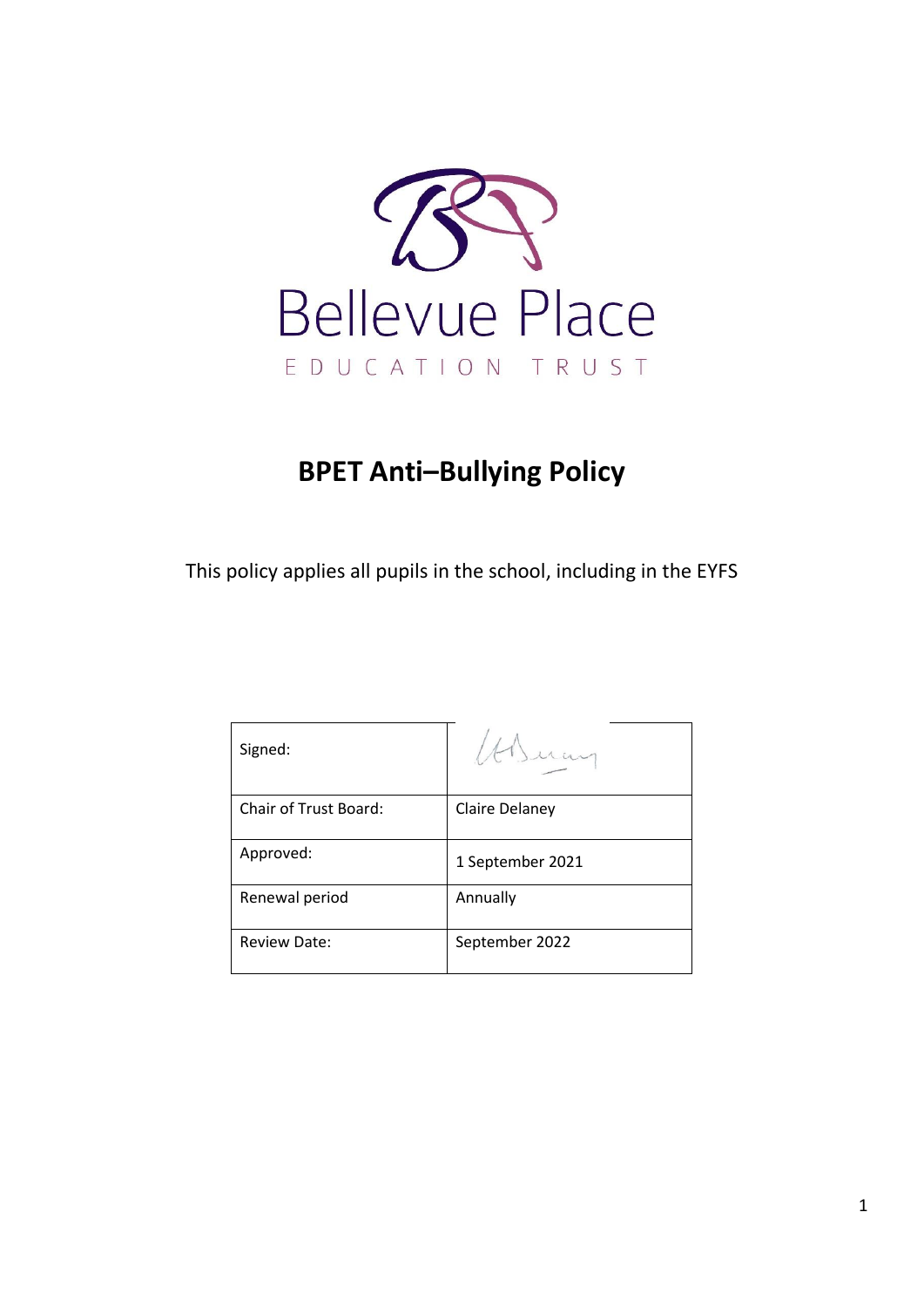## **Contents**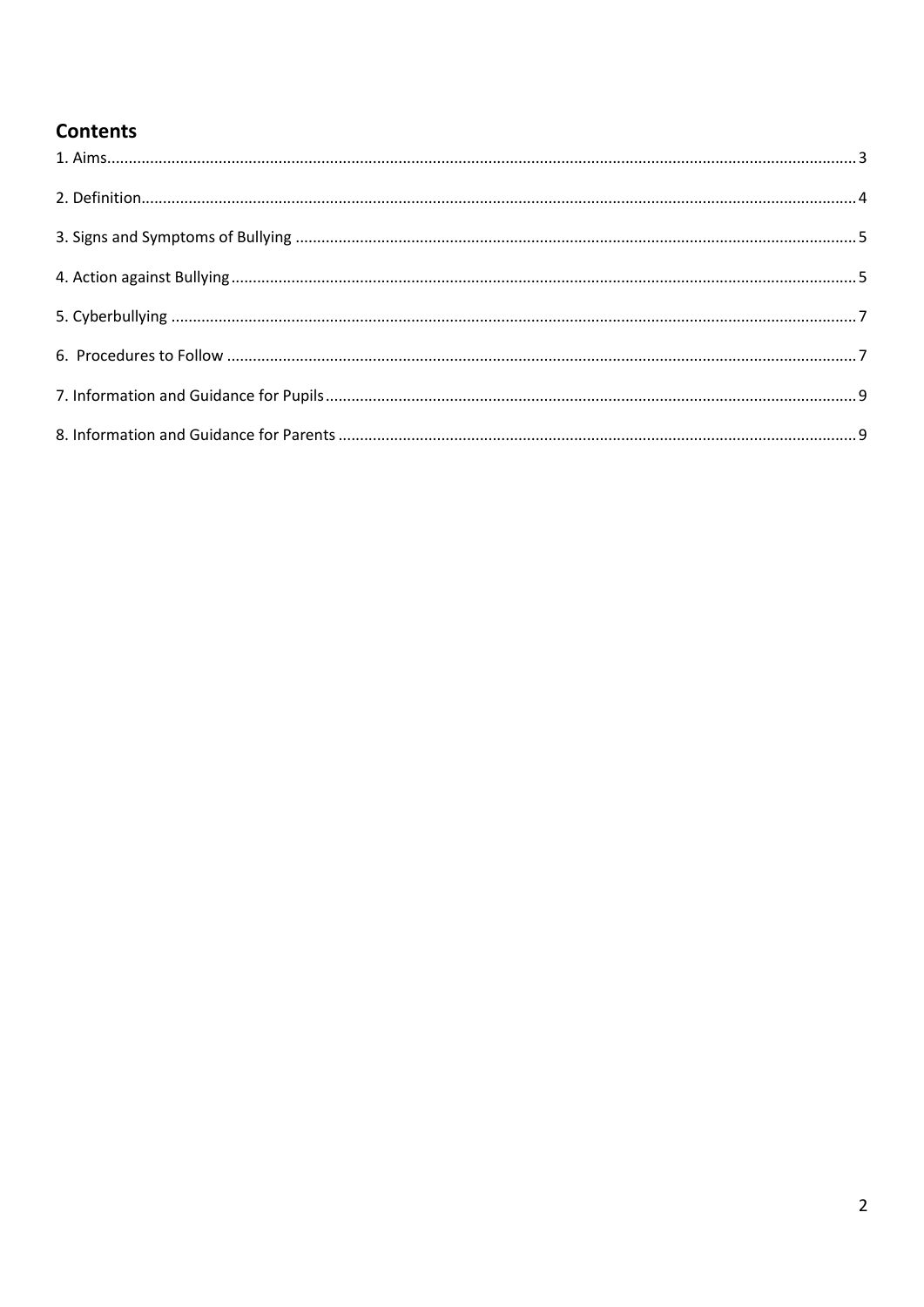## **Bellevue Place Education Trust**

## **Anti-Bullying Policy**

This policy has regard to the updated DfE guidance '*Preventing and Tackling Bullying' (July 2017) and the 'Supporting Bullied Children' factsheet (October 2014).* It draws on the previous guidance, '*Safe to Learn - Embedding Anti-Bullying Work in Schools'* and considers the recommendations in the OFSTED *Review of sexual abuse in schools and college (June 2021).*

In relation to cyberbullying, the policy takes note of the DfE guidance: *'Cyberbullying: advice for headteachers and school staff (2014)'* and *'Advice for parents and carers on cyberbullying (2014)'.*

In relation to online safety, reference should also be made to the school's e-safety policy to be found as part of the safeguarding policy.

**"It is a basic entitlement of all children that they receive their education free from humiliation, oppression and abuse. Education is compulsory in our society and therefore it is the responsibility of all adults to ensure that it takes place in an atmosphere which is caring and protective."**

D P Tattum

#### <span id="page-2-0"></span>**1. Aims**

The overall aims of this policy are the prevention of bullying and, should instances of bullying occur, to help staff and pupils deal with it effectively.

In this respect the school seeks:

- To ensure that pupils learn in a supportive, caring and safe environment, without fear of being bullied
- To ensure that everyone connected with the school is aware of the nature and types of bullying that may occur, both in and out of school, and their causes and effects
- To ensure high expectations of pupils' behaviour, as detailed in the school's behaviour policy
- To use all pupils, staff and parents as a positive resource in the elimination of any form of bullying, drawing on peer pressure as a means of preventing bullying
- To ensure that everyone connected with the school is aware that bullying is totally unacceptable
- To ensure that everyone is aware of their responsibilities in addressing bullying issues
- To provide regular staff training in relation to the prevention of and response to bullying
- To develop effective strategies to prevent bullying
- To provide a consistent school response to any bullying and have clear procedures for dealing with incidents
- To provide support for both victim and bully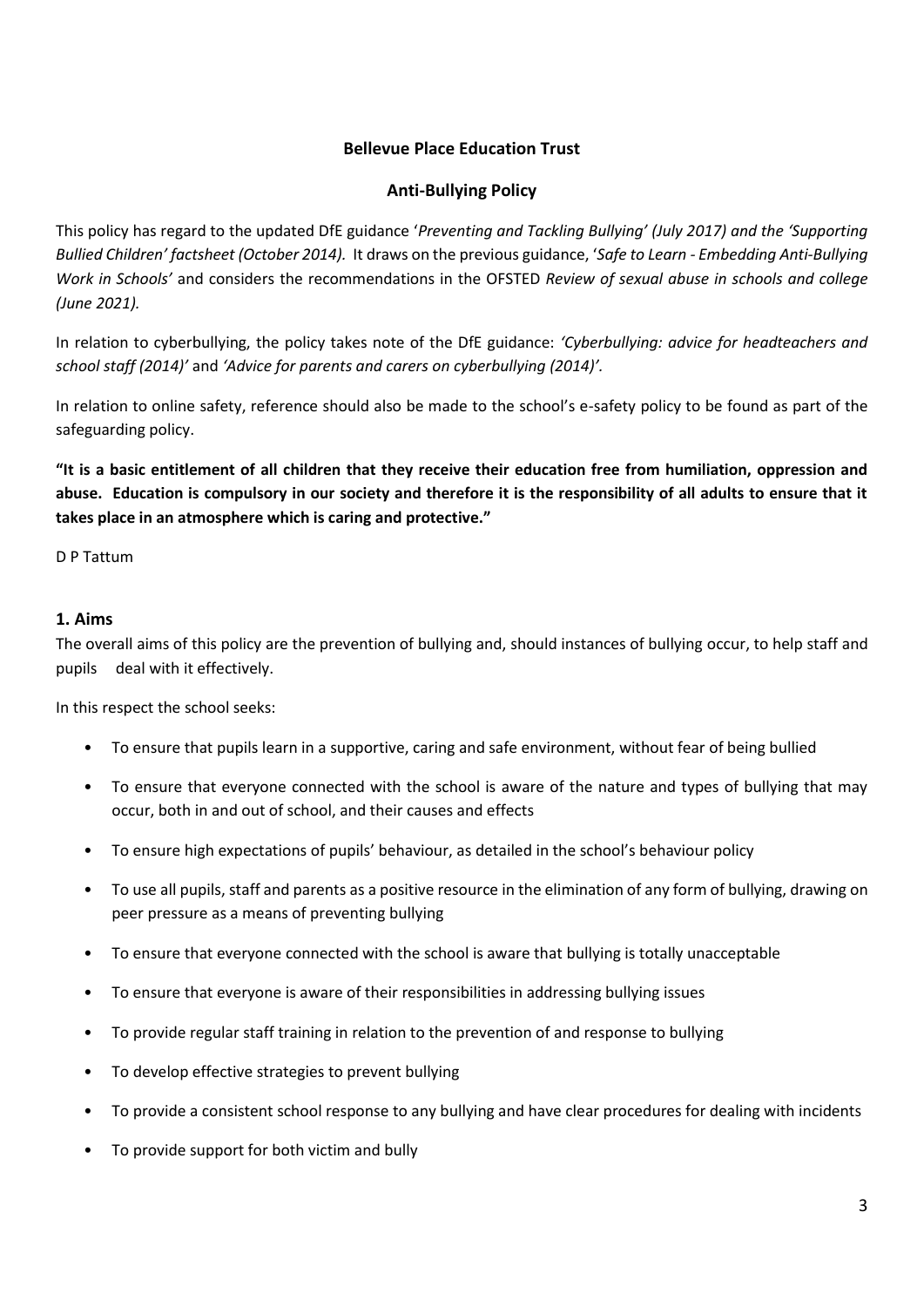## <span id="page-3-0"></span>**2. Definition**

Bullying is defined as deliberately hurtful behaviour, by an individual or a group, which intentionally hurts another individual or group, either physically or emotionally and possibly causing psychological damage. It is usually repeated, where it is often difficult for those being bullied to defend themselves.

It can happen anywhere, both in and out of school.

Bullying can have a negative life-long impact. It can make it difficult for children to learn and can have a lasting detrimental effect on their lives. Young people who have been bullied can become anxious and withdrawn, depressed or aggressive. Some turn to substance misuse as a way of dealing with it emotionally and, at worst, bullying has been a factor in suicide. (Although bullying is not a specific criminal offence, there are criminal laws which apply to harassment and threatening behaviour).

Bullying can take various different forms, including:

- Racial/Religious/Cultural where someone is made to feel inferior because of their background, culture or religion.
- Sexual/sexist behaviour, physical or non-physical, where sexuality or gender is used as a weapon against another. It is any behaviour which degrades someone, singles someone out using sexual language, gestures or violence, and victimising someone for their appearance. Sexual bullying is also pressured to act promiscuously and to act in a way that makes others uncomfortable.
- Homophobic bullying based on sexual orientation
- Special Needs or Disability any exploitation of a particular aspect of a child's disability and/or special educational needs
- Because a child is adopted or a carer
- Cyber-bullying via technology. For example, internet/mobile phones, email, social networks, text messages, online sexual harassment, sending of unwanted photographs or asking for/pressurising others to do so. (Please refer to separate section, below.)

These forms of bullying reflect the 'protected characteristics' as defined in the 2010 Equality Act. These are: Age, Disability, Gender reassignment, Marriage and civil partnership, Pregnancy and maternity, Race, Religion or belief, Sex and Sexual orientation. The school works with its pupils to develop a sense of respect and tolerance towards those with a protected characteristic and thus guard against bullying in relation to such characteristics.

<span id="page-3-1"></span>Bullying can include name-calling, taunting, mocking, making offensive comments, kicking, hitting, pushing, taking belongings, inappropriate touching, producing offensive graffiti, spreading hurtful and untruthful rumours or regularly excluding someone from groups or games. It is also bullying when a young person is pressured to act against their will by others or is harassed by unwanted conduct, which violates a person's dignity or creates an intimidating, hostile, degrading or humiliating environment.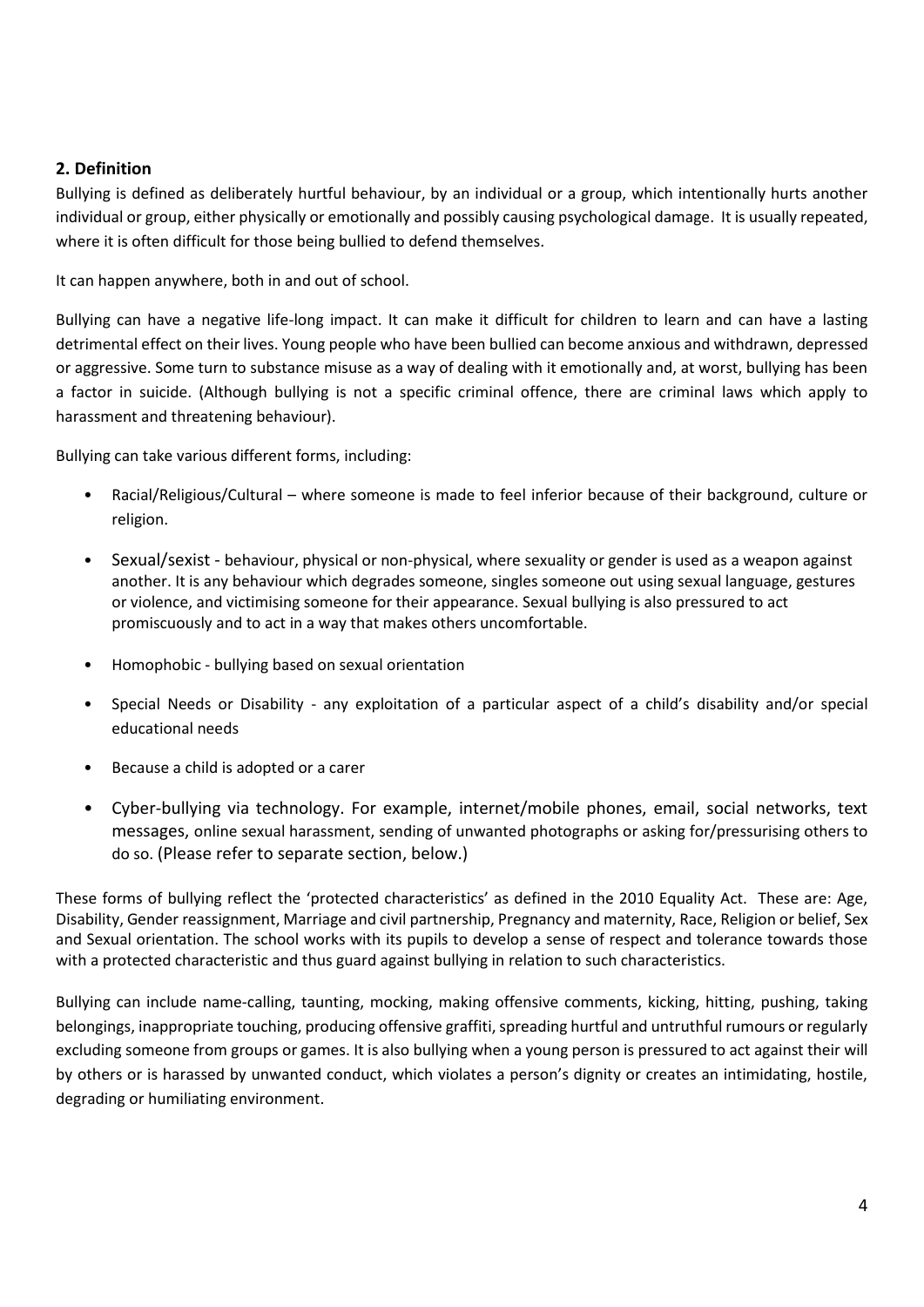## **3. Signs and Symptoms of Bullying**

A child may indicate by signs or behaviour that he or she is being bullied. Adults should be aware of these possible signs and should investigate if a child:

- Is unwilling to go to school
- Is frequently absent from school
- Regularly has homework which is not done or lost
- Changes his or her usual routine
- Becomes anxious, withdrawn or is lacking in confidence
- Starts stammering
- Attempts or threatens suicide or runs away
- Cries him- or herself to sleep at night or has nightmares
- Feels ill in the morning
- Begins to achieve less well in school work
- Comes home with clothes torn or books damaged
- Has possessions which are damaged or "go missing"
- Asks for money or starts stealing money (to pay the bully)
- Has tuck money or other money continually "lost"
- Has unexplained cuts or bruises
- Stops eating
- Becomes aggressive, disruptive or unreasonable
- Is bullying other children or siblings
- Is frightened to say what's wrong
- Is afraid to use the internet or mobile phone
- Is nervous or jumpy when a cyber message is received
- Is evasive or gives improbable excuses in relation to any of the above

These signs and behaviours could indicate other problems or circumstances, but bullying should be considered a possibility and should be investigated.

## <span id="page-4-0"></span>**4. Action against Bullying**

It is essential that all adults in the school community know what to do when they suspect that a child is being bullied and which member of staff to contact. Whether bullying occurs in school, out of school or on-line, staff will have a range of appropriate strategies on which to call: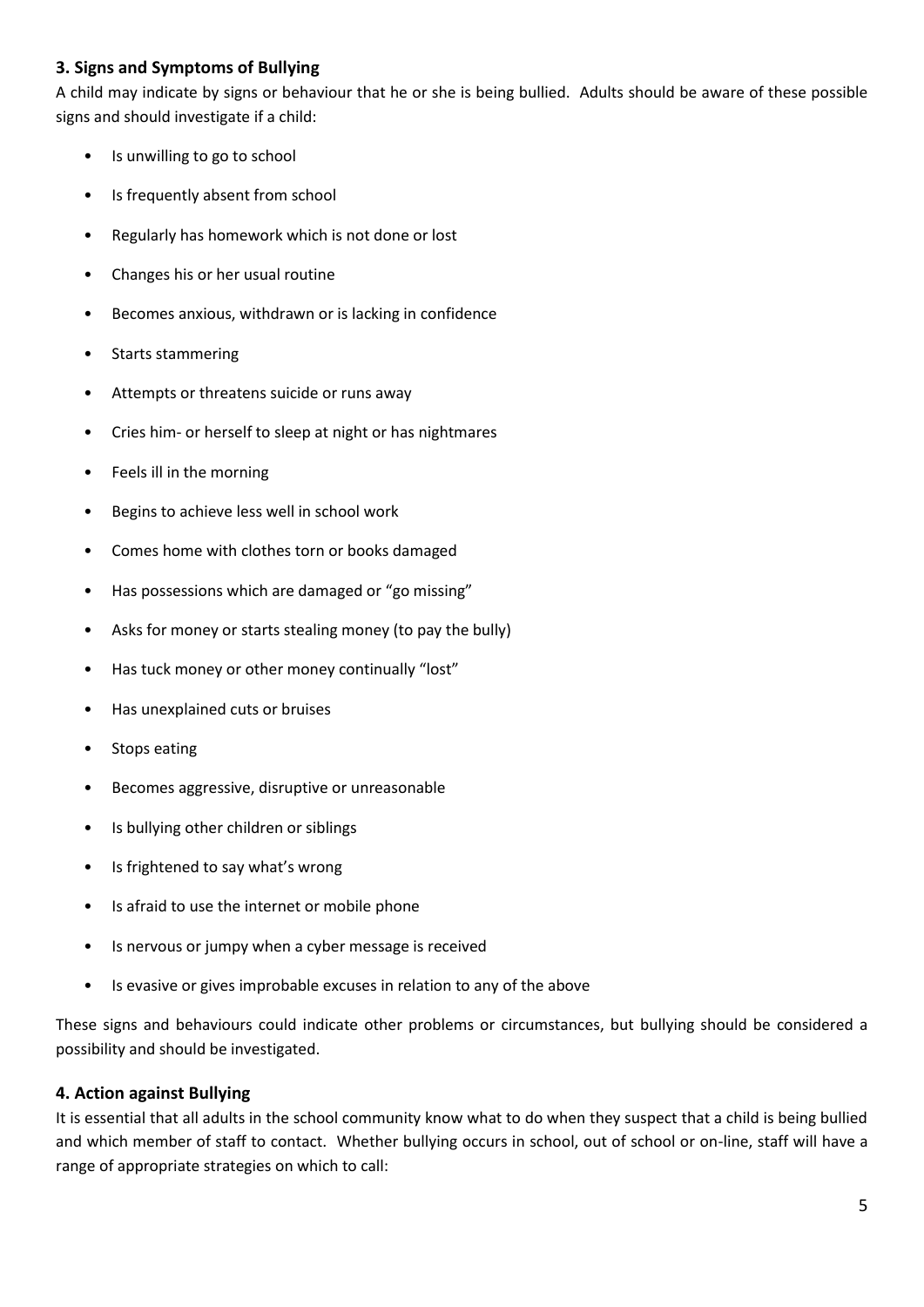- Skilled observation to recognise and respond to the symptoms noted above.
- Ready receipt of reports of bullying behaviour, which are then investigated, acted upon and the information relating to the alleged bully and their victims reported as appropriate.
- Use of the school curriculum, for example in subjects such as PSHE, Circle time, story time, drama, English and history, to embrace the topic of bullying, including its dangers, how to prevent it and the steps to take when it occurs.
- Development of the RSHE curriculum in order to address appropriate and inappropriate behaviours in relationships and in regard to sexual and homophobic bullying and harassment, and how to deal with these if they encounter them
- Use, as above, of other elements of school life, including assemblies, form periods, house meetings, school council and visiting speakers.
- Use, as above, of focussed projects, such as an annual Anti-Bullying Week, elements of SEAL and focussed training, for example in safe use of the internet.
- Availability of this policy on the school's website to enable parents to understand the school's approach and work together with staff.
- Close parent/teacher liaison to ensure that both home and school work together to help and support the victim and moderate the behaviour of the bully.
- Where appropriate and following discussion with the headteacher, engagement with outside assistance, such as an educational psychologist, social worker or the police - in helping children who bully others.
- Ensuring that staff are fully aware of times and places when bullying is most likely to occur; organisation of the school day and supervision arrangements reduce the likely incidence of bullying. This includes supervision of changing and showering areas, monitoring the use of washrooms and cloakrooms at break times and the regular coverage of secluded areas at break times by duty staff.
- A good proportion of PE and games lessons and other physical activity to enable pupils to burn off energy and aggression.
- Use of the house system, buddy groups and strategies such as a friendship stop as part of the school's pastoral care to encourage vertical bonding between age groups, giving older pupils a sense of responsibility and younger children a chance to externalise feelings and anxieties that they may not share with an adult member of staff or even their own family.
- All children given the opportunity to speak to a member of staff. This person is someone they feel comfortable with, who knows the child well and understands that the child may turn to him or her. Where it is recognised that a child may not be comfortable turning to his form teacher or tutor, alternative arrangements will be put in place.
- Familiarity of all staff with this policy; staff will sign to say that they have read and understood this policy.
- Through staff training and by regular discussion at staff meetings, raising the awareness of all staff to the dangers of bullying, how to prevent it, what action to take to resolve problems, and developing an understanding of the legal responsibilities and the sources of support available.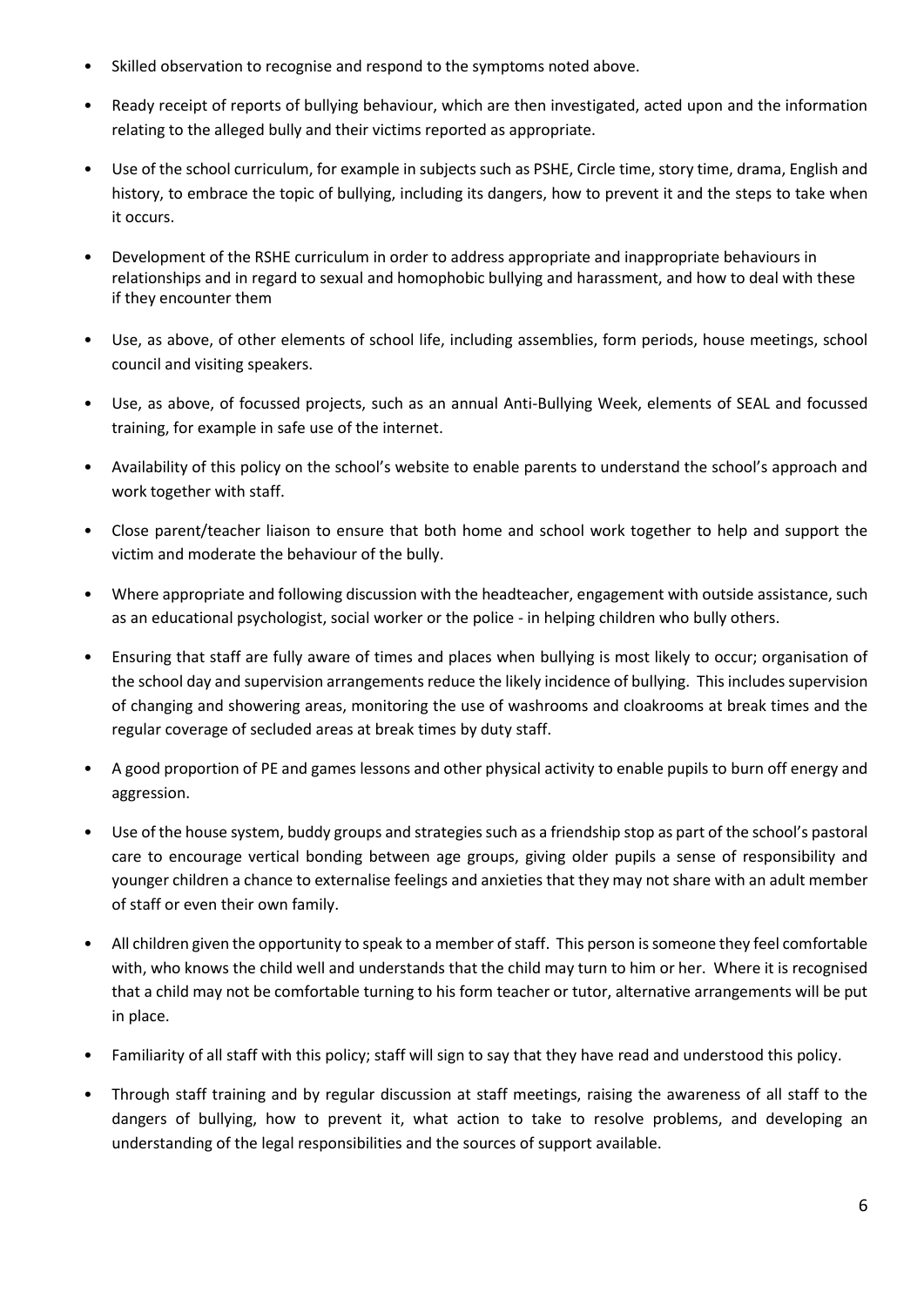- Dove-tailing this policy with the school behaviour policy so that all concerned are aware of the appropriate procedures and sanctions.
- Where appropriate, training in, or drawing on, external expertise in specialist skills to understand pupils' specific needs, for example to assist staff in being vigilant and in taking appropriate action in relation to the vulnerability to bullying of pupils with SEND.
- \* Social and Emotional Aspects of Learning and Social and Emotional Aspects of Development (EYFS)

## <span id="page-6-0"></span>**5. Cyberbullying**

The school is conscious of the dangers of cyber-bullying, in relation to both safeguarding and anti-bullying strategies. A range of measures is set in place to guard against it. The school's firewall and filtering systems are organised and monitored to ensure, so far as is possible, that pupils are protected from inappropriate content, including extremist materials and those designed to radicalise. The school recognises that no filtering system is perfect and, in their ICT and PSHE lessons, pupils learn the steps they should take, should they encounter inappropriate content. The school also recognises that systems can only protect the pupils whilst using school equipment in school. In their ICT and PSHE lessons they therefore learn about appropriate and inappropriate behaviour and how to keep themselves safe whilst online away from the school premises. This includes the development of their resilience to resist radicalisation and how to protect themselves and take action if they encounter other forms of online bullying and harassment, including sexual bullying. Similarly, the school provides information for parents and periodically runs workshops to enable them to gain a greater understanding of how they can help to keep their children safe online at home.

In their ICT and PSHE lessons, through assemblies and focussed workshops, pupils also learn at an age-appropriate stage about the dangers of cyber-bullying via technology, for example through mobile phones, email, social networks, text messaging and photography. They are given guidance on how to resist and report

## <span id="page-6-1"></span>**6. Procedures to Follow**

This policy only works if it ensures that the whole school community understands that bullying is not to be tolerated and understands the steps that will be taken both to prevent and to respond to bullying.

## **The Role of the Head teacher**

The Headteacher will be informed of any incidents of bullying and will ensure that all incidents are thoroughly investigated and properly logged centrally on Arbor. The Headteacher will be responsible for ensuring the maintenance of a school bullying log. The Headteacher will then collaborate with the Senior Leadership Team in ensuring that an investigation takes place in every case and each situation is treated seriously. If bullying is found to have definitely occurred, the parents of any children involved will be contacted and informed of what action the school is to take by the Headteacher or other members of the Senior Leadership Team.

The Headteacher will ensure that the Senior Leadership Team and all staff undertake appropriate training in taking action against bullying.

## **The Role of the** Senior Leadership Team:

The main roles of the SLT Team in respect of bullying are:

- Managing and monitoring practices to ensure alignment with the school anti-bullying policy and procedures.
- Maintaining a clear overview of the incidence of bullying and the school's anti-bullying prevention and response strategies.
- Liaison with the Headteacher and between all parties involved, including parents.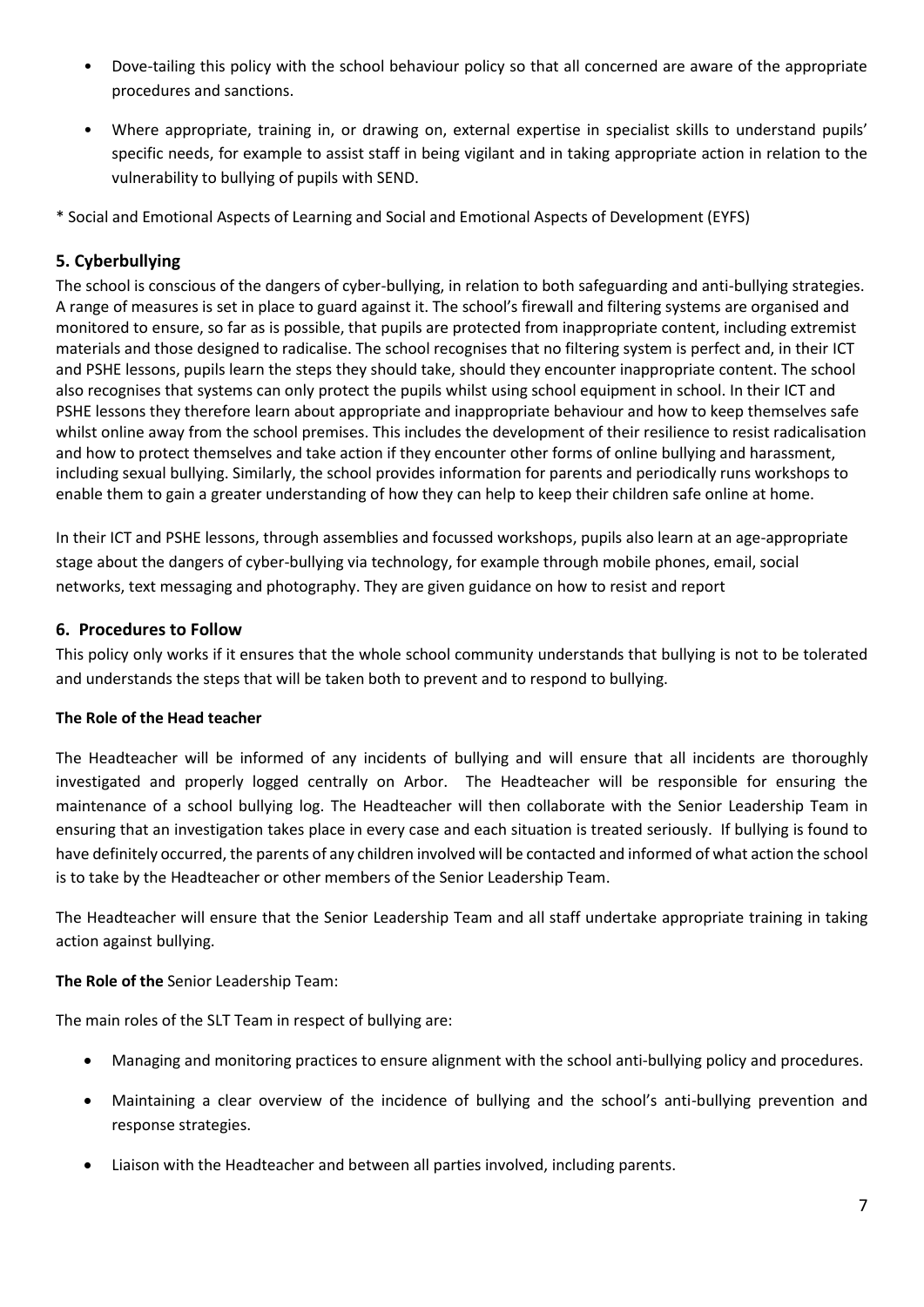- Ensuring that incident slips (or electronic entries) are completed by staff in all cases and that a copy is stored in the incident file.
- On a regular basis, analysis of the incident file so that patterns and trends can be identified and the analysis used to improve policy and practice.
- Promotion and co-ordination of anti-bullying initiatives and projects both within the curriculum and in the wider aspects of school life (as highlighted in 4, above.
- Deployment of appropriate strategies to ensure that bullies change their behaviour and support them in doing so.
- Endeavour to create a culture where pupils feel confident in coming forward to report incidences of bullying including those of a sexual nature

The Senior Leadership Team will be fully briefed by the Headteacher, who will ensure that he or she receives appropriate training, guidance and information.

## **The Role of the Staff**

It is essential that all members of staff contribute to creating a school ethos which does not tolerate bullying and minimises the likelihood of incidents ever occurring.

- Staff must ensure that they have read and understand this policy. They must sign to confirm this.
- Staff must ensure that their training in taking action against bullying remains up to date.
- Staff will be aware of and exploit aspects the curriculum and wider aspects of school life where they can embrace the topic of bullying, including its dangers, how to prevent it and the steps to take when it occurs.
- All staff should be aware that mental health problems can, in some cases, be an indicator that a child has suffered from bullying
- All staff should be vigilant and open to the possibility of bullying occurring in the school and should avoid an attitude that is dismissive or suggests that "it doesn't happen here".

In any case where bullying is reported or suspected, staff must follow this procedure:

- 1. In most cases the incident should be dealt with immediately by the member of staff who is approached.
- 2. Listen carefully and intently.
- 3. Reassure the child that you are sympathetic and that the problem will be resolved.
- 4. Do not ask any leading questions.
- 5. Do not promise to keep the issue confidential it is important to maintain the pupils' trust by remaining honest.
- 6. Make a clear account of the conversation on an incident slip as soon as it has ended, but try to avoid taking notes during discussion.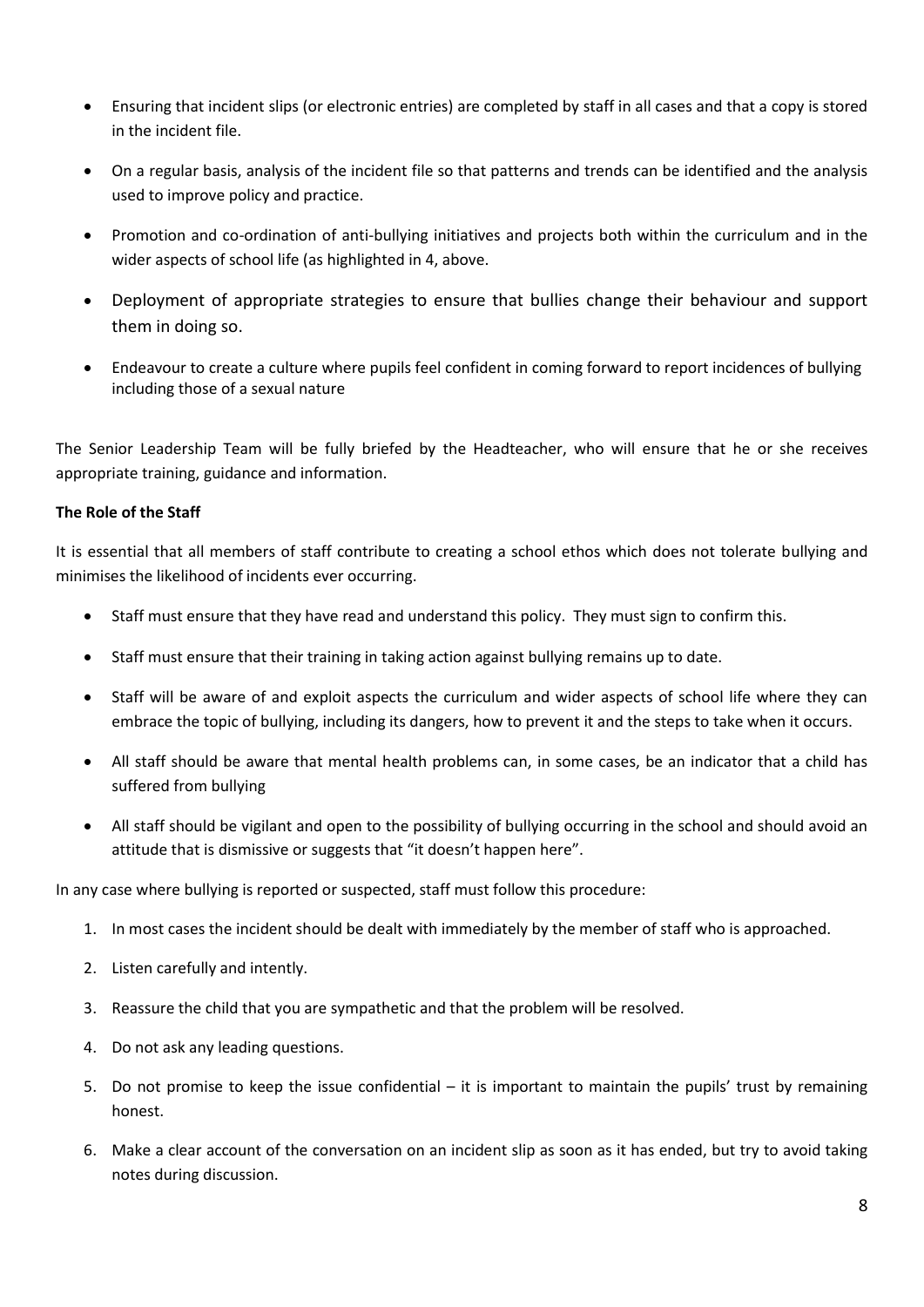- 7. Report the matter as soon as is practical to the Senior Leadership Team.
- 8. Discuss with the Senior Leadership Team how to proceed with, for example, further interviews, liaison with parents and what action is to be taken, in accordance with the school's behaviour policy.
- 9. Continue to address the incident as agreed with the Senior Leadership Team
- 10. Ensure that the incident continues to be fully recorded on the incident slip, together with details of what action has been taken.
- 11. Liaise with the Senior Leadership Team to ensure that all staff are kept informed of the incident and action taken, as appropriate
- 12. Remember that staff must only ever use physical intervention as a last resort, and at all times it must be the minimal force necessary to prevent injury to another person. Staff should refer to the section in the Safeguarding Policy on physical restraint
- 13. Ensure that appropriate support is provided for all parties concerned.
- 14. A bullying incident should be treated as a child protection concern when there is reasonable cause to believe that a child is suffering or likely to suffer significant harm; the matter should be reported to the DSL and procedures should be followed, as detailed in the safeguarding policy. This is likely to involve reporting the incident to Social Services, and also to the police if it is believed that the safeguarding situation constitutes a criminal concern.
- 15. If staff have a mental health concern about a child that is also a safeguarding concern, immediate action should be taken, following the child protection policy and speaking to the designated safeguarding lead or a deputy.

#### <span id="page-8-0"></span>**7. Information and Guidance for Pupils**

- As a member of the school, we expect you not to have to put up with any form of bullying behaviour. We can and will help to put a stop to it.
- You should feel free to speak out to your mum or dad or any teacher if you are being bullied. We can help you to cope with it straight away.
- When someone else is being bullied or is in distress, inform a member of staff immediately.
- Do not be afraid to report any incidents. Watching and doing nothing can suggest support for the bully. Even if you are just a bystander, you have a role to play in reporting any incidence of bullying.
- If you wish to inform the school of an incident involving bullying or perceived bullying but want to remain anonymous, you can write a note and put it in the "worry box" in your classroom.
- Do not put up with bullies in your group of friends. Bullies will soon stop if they are left out or are by themselves.
- Take care how you speak and act towards other pupils. Always aim to be considerate and helpful.

#### <span id="page-8-1"></span>**8. Information and Guidance for Parents**